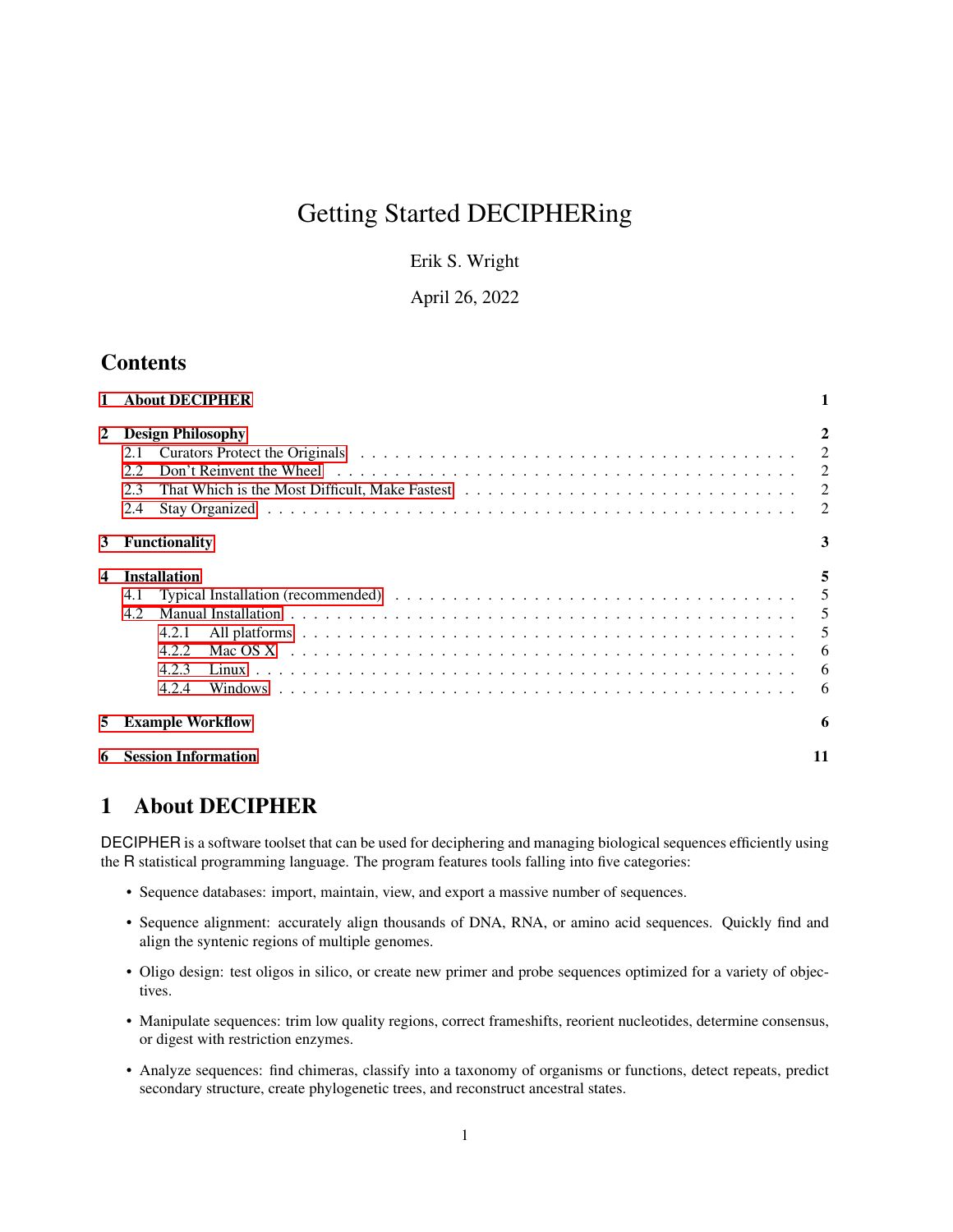• Gene finding: predict coding and non-coding genes in a genome, extract them from the genome, and export them to a file.

DECIPHER is available under the terms of the [GNU Public License version 3.](http://www.gnu.org/copyleft/gpl.html)

## <span id="page-1-0"></span>2 Design Philosophy

### <span id="page-1-1"></span>2.1 Curators Protect the Originals

One of the core principles of DECIPHER is the idea of the non-destructive workflow. This revolves around the concept that the original sequence information should never be altered: sequences are exported looking identical to how they were when they were first imported. Essentially, the sequence information in the database is thought of as a backup of the original sequence file and no function is able to directly alter the sequence data. All of the workflows simply *add* information to the database, which can be used to analyze, organize, and maintain the sequences. When it comes time to export all or part of the sequences they are preserved in their original state without alteration.

### <span id="page-1-2"></span>2.2 Don't Reinvent the Wheel

DECIPHER makes use of the Biostrings package that is a core part of the [Bioconductor suite.](http://www.bioconductor.org/) This package contains numerous functions for common operations such as searching, manipulating, and reverse complementing sequences. Furthermore, DECIPHER makes use of the Biostrings interface for handling sequence data so that sequences are stored in XStringSet objects. These objects are compatible with many useful packages in the Bioconductor suite.

A wide variety of user objectives necessitates that DECIPHER be extensible to customized projects. R provides a simple way to place the power of thousands of packages at your fingertips. Likewise, R enables direct access to the speed and efficiency of the programming language C while maintaining the utility of a scripting language. Therefore, minimal code is required to solve complex new problems. Best of all, the R statistical programming language is open source, and maintains a thriving user community so that direct collaboration with other R users is available on [several Internet forums.](https://stat.ethz.ch/mailman/listinfo)

### <span id="page-1-3"></span>2.3 That Which is the Most Difficult, Make Fastest

A core objective of DECIPHER is to make massive tasks feasible in minimal time. To this end, many of the most time consuming functions are parallelized to make use of multiple processors. For example, the function DistanceMatrix gets almost a 1x speed boost for each processor core. A modern processor with 8 cores can see a factor of close to eight times speed improvement. Similar speedups can be achieved in many other DECIPHER functions by setting the *processors* argument. This is all made possible through the use of OpenMP in C-level code.

Other time consuming tasks are handled efficiently. The function FindChimeras can uncover sequence chimeras by searching through a reference database of over a million sequences for thousands of 30-mer fragments in a number of minutes. This incredible feat is accomplished by using the *PDict* class provided by Biostrings. Similarly, the SearchDB function can obtain the one-in-a-million sequences that match a targeted query in a matter of seconds. Such high-speed functions enable the user to find solutions to problems that previously would have been extremely difficult or nearly impossible to solve using antiquated methods.

## <span id="page-1-4"></span>2.4 Stay Organized

It is no longer necessary to store related data in several different files. DECIPHER is enabled by RSQLite, which is an R interface to [SQLite databases.](http://www.sqlite.org/) DECIPHER creates an organized collection of sequences and their associated information known as a sequence database. *SQLite* databases are flat files, meaning they can be handled just like any other file. There is no setup required since *SQLite* does not require a server, unlike many other database engines. These attributes of *SQLite* databases make storing, backing-up, and sharing sequence databases relatively straightforward.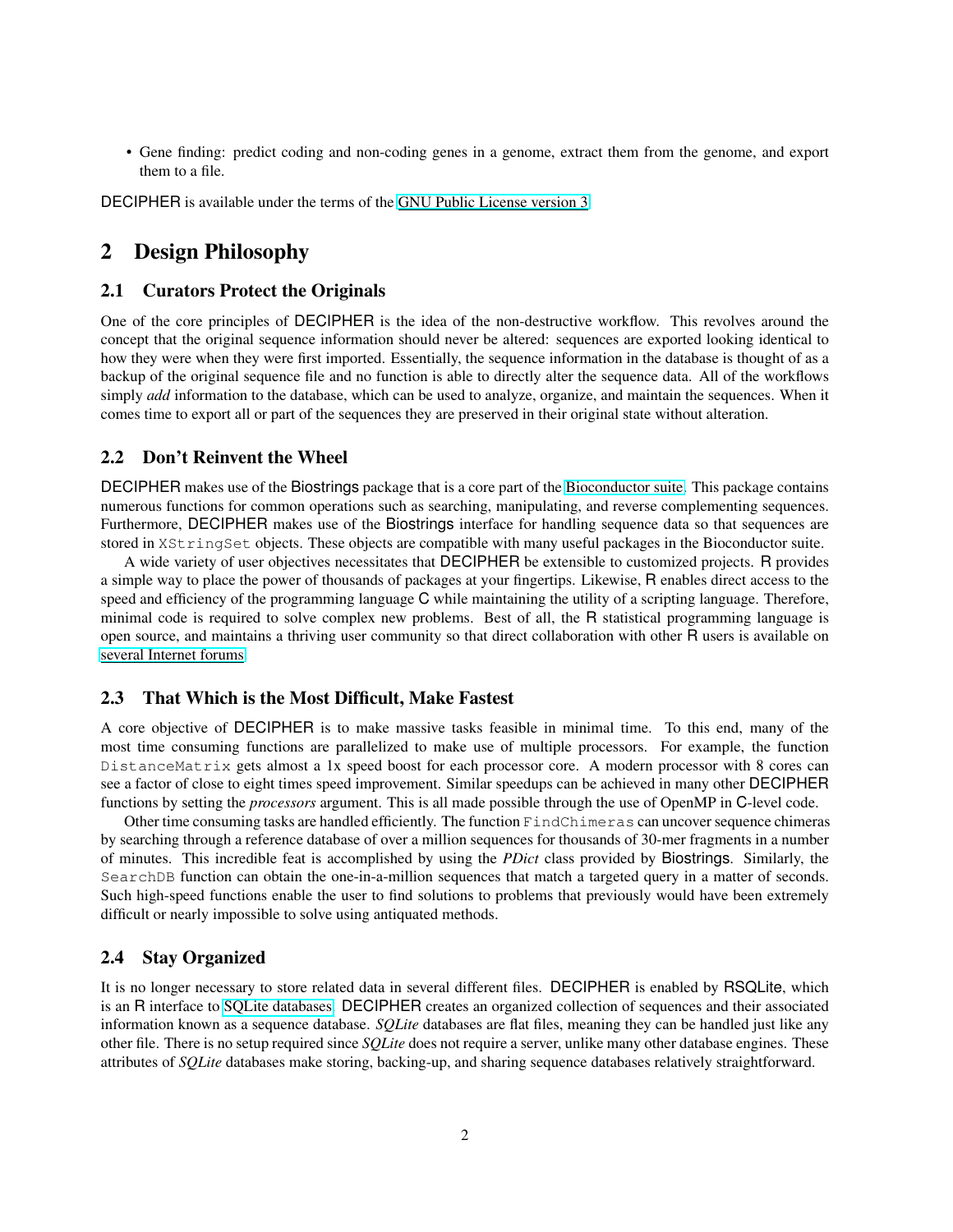Separate projects can be stored in distinct tables in the same sequence database. Each new table is structured to include every sequence's description, identifier, and a unique key called the *row\_name* all in one place. The sequences are referenced by their *row\_names* or *identifier* throughout most functions in the package. Using *row\_names*, new information created with DECIPHER functions can be added as additional database columns to their respective sequences' rows in the database table. To prevent the database from seeming like a black box there is a function named BrowseDB that facilitates viewing of the database contents in a web browser. A similar function is available to view sequences called BrowseSeqs.

The amount of DNA sequence information available is currently increasing at a phenomenal rate. DECIPHER stores individual sequences using a custom compression format, called *nbit*, so that the database file takes up much less drive space than a standard text file of sequences. The compressed sequences are stored in a hidden table that is linked to the main information table that the user interacts with regularly. For example, by default sequence information is stored in the table "Seqs", and the associated sequences are stored in the table "\_Seqs". Storing the sequences in a separate table greatly improves access speed when there is a large amount of sequence information. Separating projects into distinct tables further increases query speed over that of storing every project in a single table.

## <span id="page-2-0"></span>3 Functionality

The functions of DECIPHER can be grouped into several categories based on intended use:

- 1. Primary functions for interacting with a sequence database:
	- (a) Add2DB
	- (b) DB2Seqs
	- (c) SearchDB
	- (d) Seqs2DB
- 2. Secondary functions for typical database tasks:
	- (a) IdentifyByRank
	- (b) IdLengths
- 3. Functions related to forming consensus:
	- (a) ConsensusSequence
	- (b) Disambiguate
	- (c) IdConsensus
- 4. Phylogenetics and sequence comparison:
	- (a) DistanceMatrix
	- (b) IdClusters
	- (c) MaskAlignment
	- (d) ReadDendrogram
	- (e) StaggerAlignment
	- (f) TreeLine
	- (g) WriteDendrogram
- 5. Visualization with a web browser:
	- (a) BrowseDB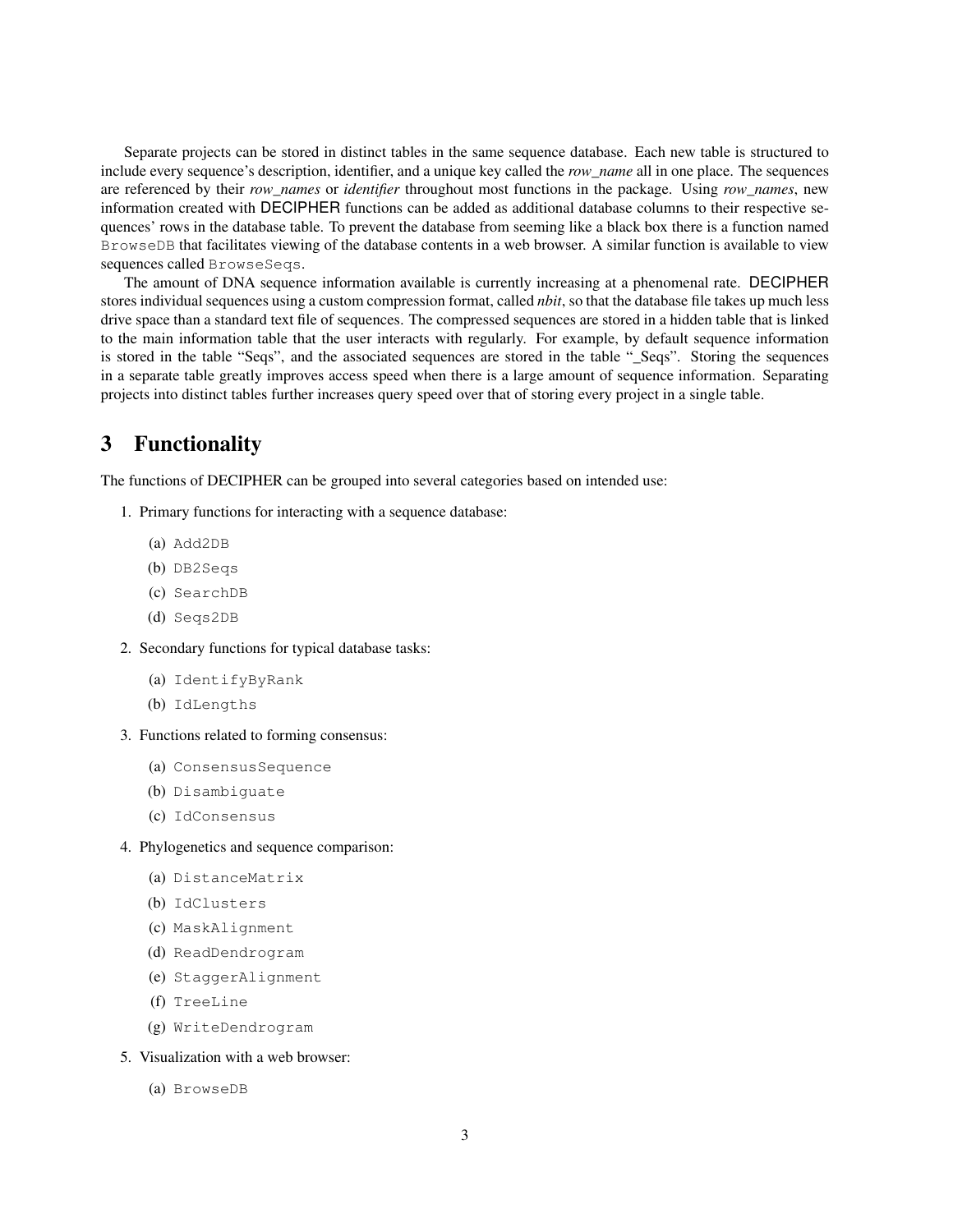(b) BrowseSeqs

### 6. Manipulating sequences:

- (a) CorrectFrameshifts
- (b) OrientNucleotides
- (c) RemoveGaps
- (d) TrimDNA

#### 7. Analyzing sequences:

- (a) DetectRepeats
- (b) DigestDNA
- (c) PredictDBN
- (d) PredictHEC

### 8. Multiple sequence alignment:

- (a) AdjustAlignment
- (b) AlignDB
- (c) AlignProfiles
- (d) AlignSeqs
- (e) AlignTranslation
- (f) ScoreAlignment

## 9. Comparison of sequences that are not collinear (i.e., genomes):

- (a) AlignSynteny
- (b) FindSynteny
- (c) *Synteny-class*

## 10. Functions related to chimeras (PCR artifacts):

- (a) CreateChimeras
- (b) FindChimeras
- (c) FormGroups

## 11. Functions related to DNA microarrays:

- (a) Array2Matrix
- (b) CalculateEfficiencyArray
- (c) DesignArray
- (d) NNLS

#### 12. Functions related to probes for fluorescence *in situ* hybridization (FISH):

- (a) CalculateEfficiencyFISH
- (b) DesignProbes
- (c) TileSeqs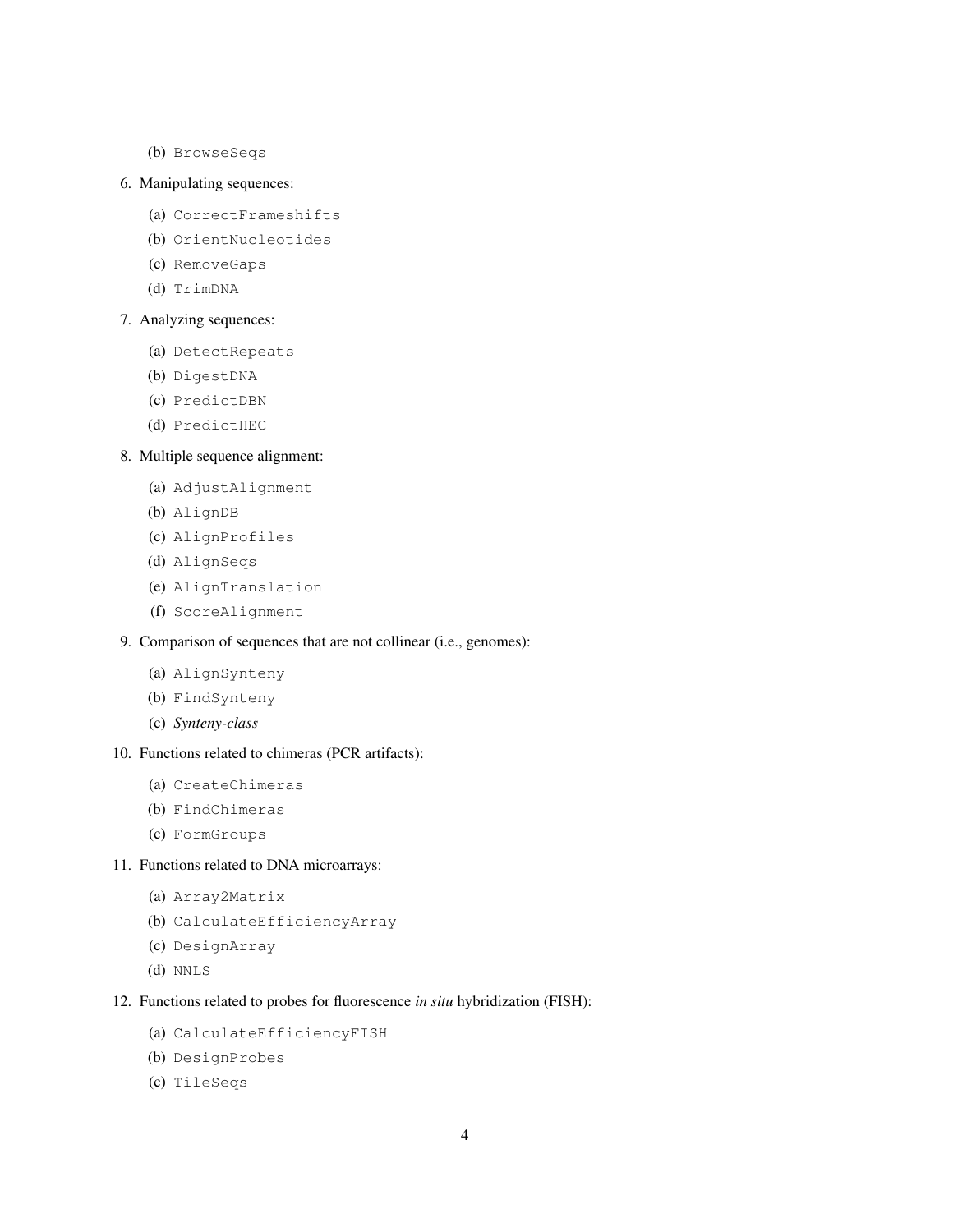- 13. Functions related to primers for polymerase chain reaction (PCR):
	- (a) AmplifyDNA
	- (b) CalculateEfficiencyPCR
	- (c) DesignPrimers
	- (d) DesignSignatures
	- (e) MeltDNA
- 14. Classifying sequences into a taxonomy:
	- (a) LearnTaxa
	- (b) IdTaxa
	- (c) *Taxa-class*
- 15. Gene calling (a.k.a. gene finding):
	- (a) ExtractGenes
	- (b) FindGenes
	- (c) FindNonCoding
	- (d) *Genes-class*
	- (e) LearnNonCoding
	- (f) *NonCoding-class*
	- (g) WriteGenes

## <span id="page-4-0"></span>4 Installation

### <span id="page-4-1"></span>4.1 Typical Installation (recommended)

- 1. Install the latest version of R from <http://www.r-project.org/>.
- 2. Install DECIPHER in R by entering:

```
> if (!requireNamespace("BiocManager", quietly=TRUE))
```

```
+ install.packages("BiocManager")
```

```
> BiocManager::install("DECIPHER")
```
### <span id="page-4-2"></span>4.2 Manual Installation

### <span id="page-4-3"></span>4.2.1 All platforms

- 1. Install the latest R version from <http://www.r-project.org/>.
- 2. Install Biostrings in R by entering:

```
> if (!requireNamespace("BiocManager", quietly=TRUE))
```

```
+ install.packages("BiocManager")
```
- > BiocManager::install("Biostrings")
- 3. Install RSQLite in R by entering:

```
> install.packages("RSQLite")
```
4. Download DECIPHER from <http://DECIPHER.codes>.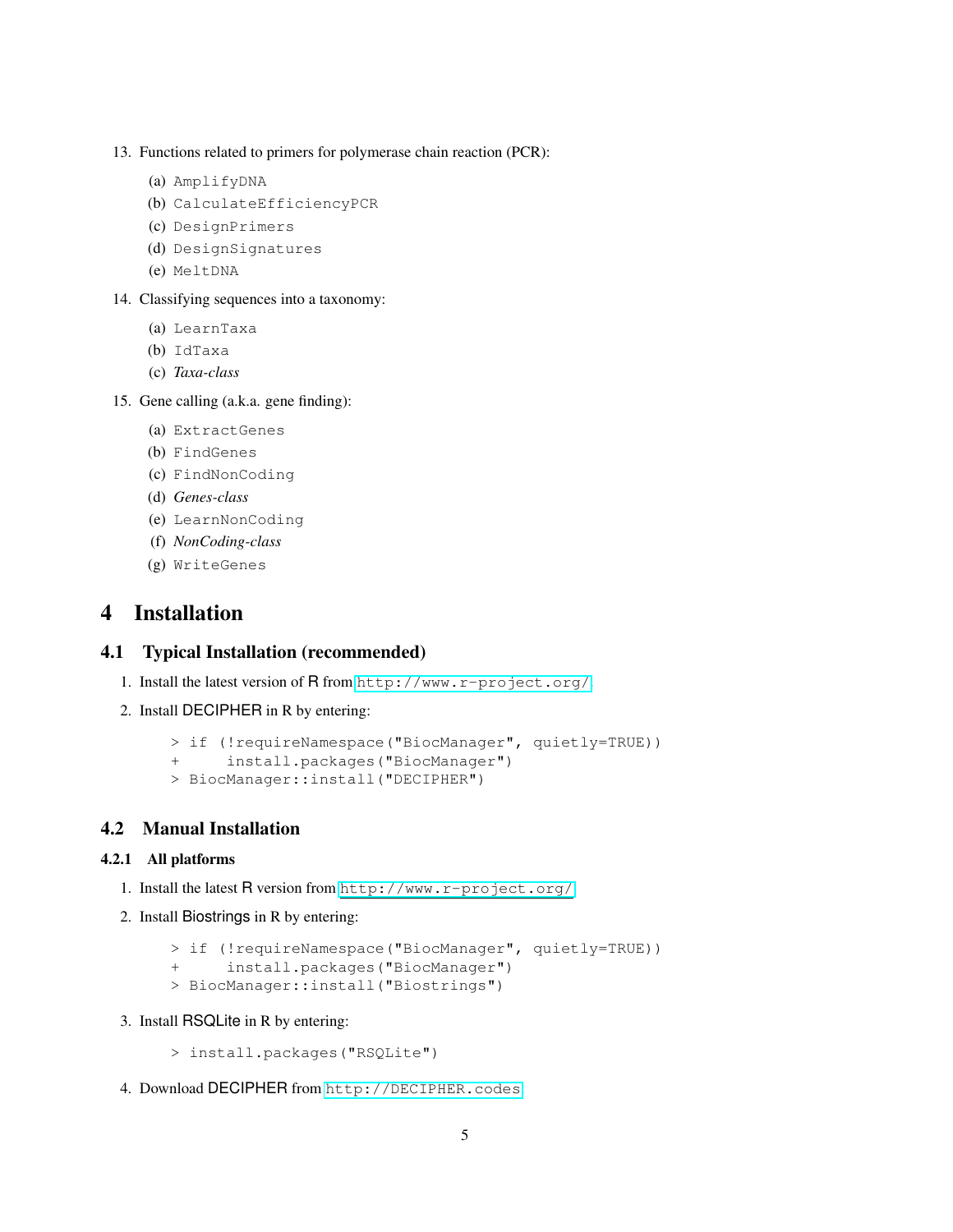#### <span id="page-5-0"></span>4.2.2 Mac OS X

1. First install Command Line Tools from Apple, which contains compliers that are required to build packages on the Mac. Then, in R run:

> install.packages("<<path to Mac OS X DECIPHER.tgz>>", repos=NULL)

For parallelization on Mac OS X, extra steps are required to <http://mac.r-project.org/openmp/>enable OpenMP before install. In summary, run "clang -v" and then download the corresponding LLVM tar.gz file. Run the sudo tar command as shown, and then add these two lines to your /.R/Makevars file: CPPFLAGS += -Xclang -fopenmp LDFLAGS += -lomp

Then DECIPHER can be built and installed the usual way via the command line.

#### <span id="page-5-1"></span>4.2.3 Linux

In a shell enter:

R CMD build --no-build-vignettes "<<path to DECIPHER source>>" R CMD INSTALL "<< path to newly built DECIPHER.tar.gz>>"

#### <span id="page-5-2"></span>4.2.4 Windows

Two options are available: the first is simplest, but requires the pre-built binary (DECIPHER.zip).

1. First Option:

> install.packages("<<path to Windows DECIPHER.zip>>", repos=NULL)

- 2. Second Option (more difficult):
	- (a) Install Rtools from <http://cran.r-project.org/bin/windows/Rtools/>. Be sure to check the box that says edit PATH during installation.
	- (b) Open a MS-DOS command prompt by clicking Start -> All Programs -> Accessories -> Command Prompt.
	- (c) In the command prompt enter:

```
R CMD build --no-build-vignettes "<< path to DECIPHER source>>"
R CMD INSTALL "<< path to newly built DECIPHER.zip>>"
```
## <span id="page-5-3"></span>5 Example Workflow

To get started we need to load the DECIPHER package, which automatically loads several other required packages:

```
> library(DECIPHER)
```
Help for any function can be accessed through a command such as:

> ? DECIPHER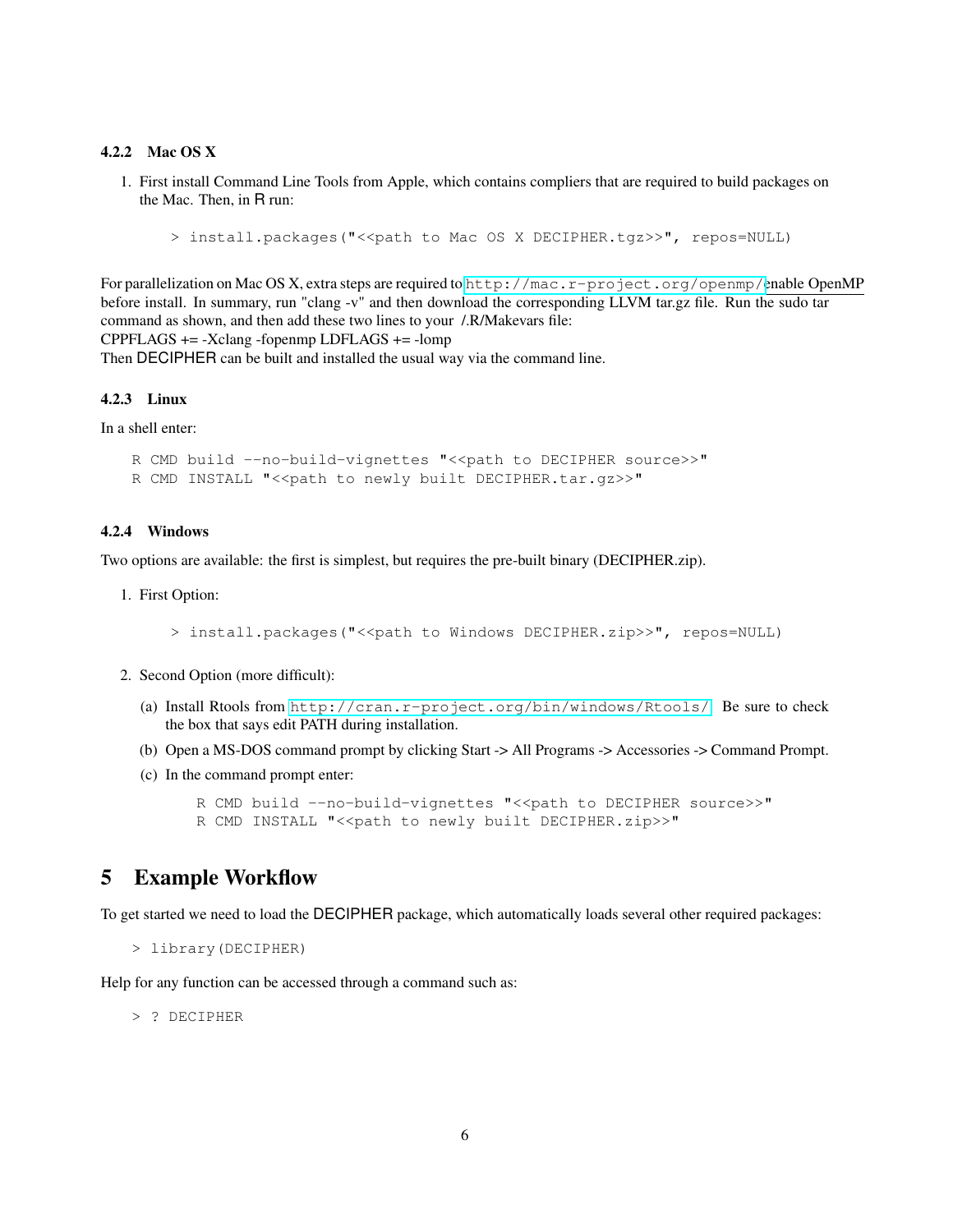To begin, we can import a FASTA, FASTQ, or GenBank file into a sequence database. Here we will import the sequences into an in-memory database that will be removed when we disconnect from the database. In-memory databases are useful for temporary examples, but typically we would specify the path to a file where we want to store the database. This is especially the case when there are many sequences, as they might not all fit into memory. In this example, we will use a GenBank file that is included with DECIPHER installation. We must set the sequences' *identifier* when importing with Seqs2DB. Here we will identify the sequences with the word "Bacteria". The *identifier* is used by many DECIPHER functions to reference a specific subset of sequences in the database, and can be reset at a later time using a number of different methods:

```
> # access a sequence file included in the package:
> gen <- system.file("extdata", "Bacteria_175seqs.gen", package="DECIPHER")
> # connect to a database:
> dbConn <- dbConnect(SQLite(), ":memory:")
> # import the sequences into the sequence database
> Seqs2DB(gen, "GenBank", dbConn, "Bacteria")
Reading GenBank file chunk 1
175 total sequences in table Seqs.
Time difference of 0.12 secs
```
Now we can view the table of information we just added to the database in a web browser (Fig. 1):

```
> BrowseDB(dbConn)
```
Suppose we wanted to count the number of bases in each sequence and add that information to the database:

```
> l <- IdLengths(dbConn)
Lengths counted for 175 sequences.
Time difference of 0.01 secs
> head(1)
 bases nonbases width
1 1222 13 1596
2 1346 5 1596
3 1323 3 1596
4 1337 8 1596
5 1318 25 1596
6 1307 7 1596
> Add2DB(l, dbConn, verbose=FALSE)
> BrowseDB(dbConn, maxChars=20)
```
Next let's identify our sequences by phylum and update this information in the database:

```
> r <- IdentifyByRank(dbConn, level=3, add2tbl=TRUE)
Updating column: "identifier"...
Formed 7 distinct groups.
Added to table Seqs: "identifier".
Time difference of 0.03 secs
> BrowseDB(dbConn, maxChars=20)
```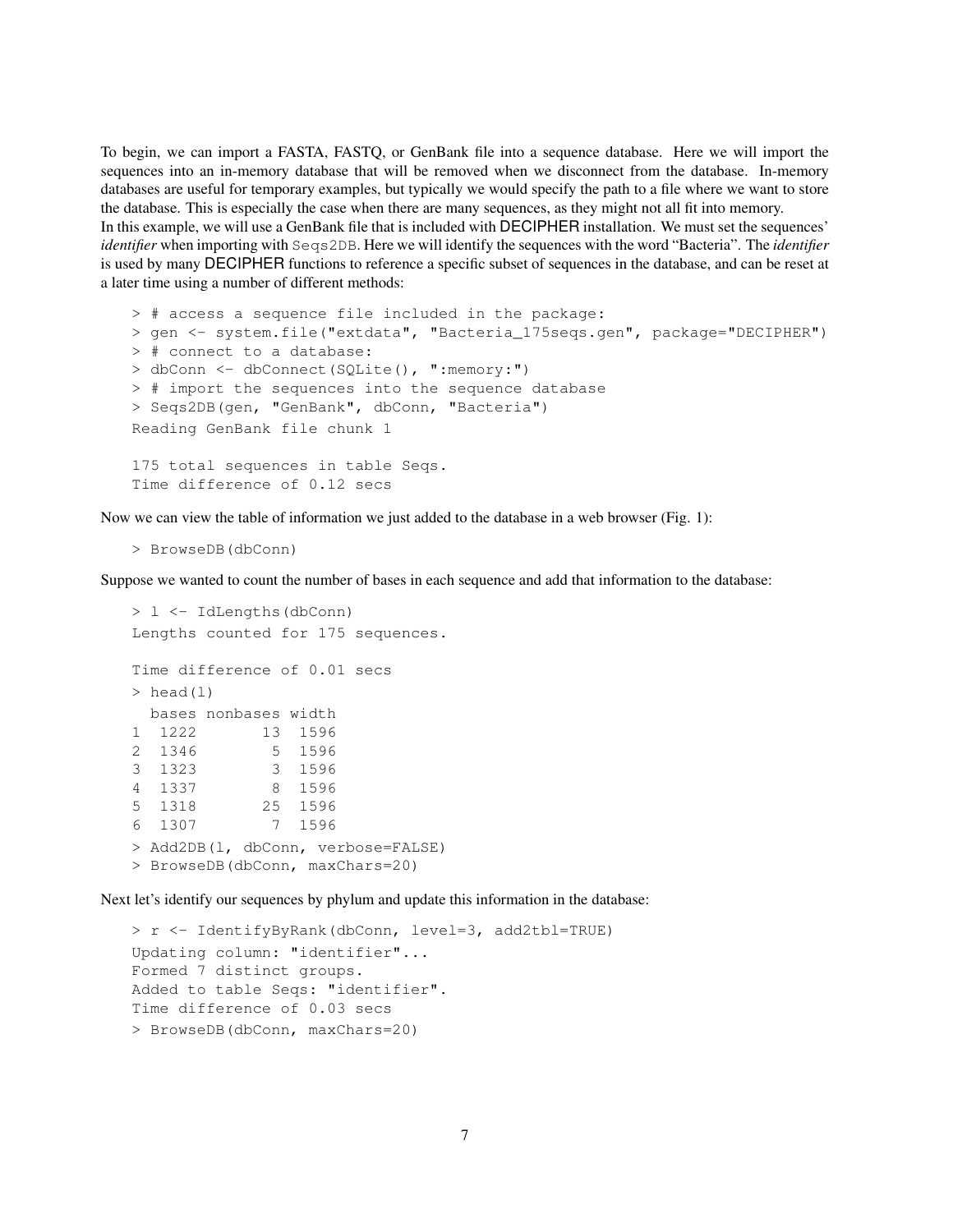|           |                      |             | file:///var/folders/gr/4756lm1n6fn5yz76pp13xl740000gn/T/Rtn C |                                                                     |                      | ð    |
|-----------|----------------------|-------------|---------------------------------------------------------------|---------------------------------------------------------------------|----------------------|------|
| row names | identifier           | description | accession                                                     | rank                                                                | bases nonbases width |      |
|           | Firmicutes           |             |                                                               | uncultured bacterium EU808715 REGION: <1. uncultured bacterium 1222 | 13                   | 1596 |
| 2         | Firmicutes           |             |                                                               | uncultured bacterium EU808435 REGION: <1. uncultured bacterium 1346 | 5                    | 1596 |
| 3         | Firmicutes           |             |                                                               | uncultured bacterium EU808520 REGION: <1. uncultured bacterium 1323 | 3                    | 1596 |
| 4         | Firmicutes           |             |                                                               | uncultured bacterium EU808589 REGION: <1. uncultured bacterium 1337 | 8                    | 1596 |
| 5         | Firmicutes           |             |                                                               | uncultured bacterium EU808423 REGION: <1. uncultured bacterium 1318 | 25                   | 1596 |
| 6         | Firmicutes           |             |                                                               | uncultured bacterium EU808392 REGION: <1. uncultured bacterium 1307 | 7                    | 1596 |
| 7         | Firmicutes           |             |                                                               | uncultured bacterium EU808445 REGION: <1. uncultured bacterium 1261 | 27                   | 1596 |
| 8         | Firmicutes           |             |                                                               | uncultured bacterium EU808456 REGION: <1. uncultured bacterium 1318 | 3                    | 1596 |
| 9         | Firmicutes           |             |                                                               | uncultured bacterium EU808654 REGION: <1. uncultured bacterium 1320 | 3                    | 1596 |
| 10        | <b>Bacteroidetes</b> |             |                                                               | uncultured bacterium EU808318 REGION: <1. uncultured bacterium 1197 | 12                   | 1596 |
| 11        | Bacteroidetes        |             |                                                               | uncultured bacterium EU808644 REGION: <1, uncultured bacterium 1329 | 4                    | 1596 |

|  |  | Figure 1: Database table shown in web browser |  |  |  |  |  |
|--|--|-----------------------------------------------|--|--|--|--|--|
|--|--|-----------------------------------------------|--|--|--|--|--|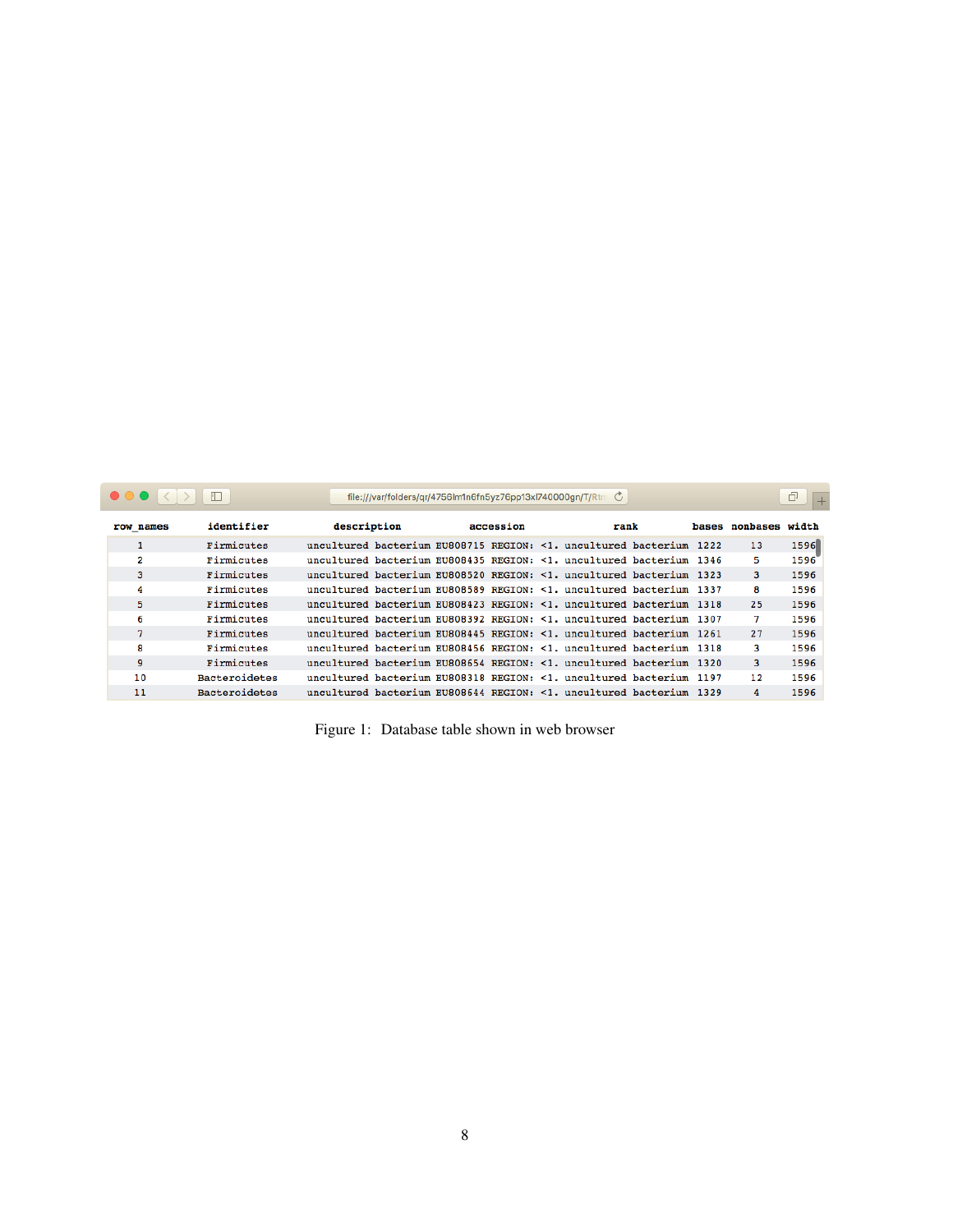

Figure 2: Sequences shown in web browser

We can now look at only those sequences that belong to the phylum *Bacteroidetes* (Fig. 2):

> dna <- SearchDB(dbConn, identifier="Bacteroidetes") Search Expression: select row\_names, sequence from \_Seqs where row\_names in (select row\_names from Seqs where identifier is "Bacteroidetes") DNAStringSet of length: 18 Time difference of 0.02 secs

> BrowseSeqs(subseq(dna, 140, 240))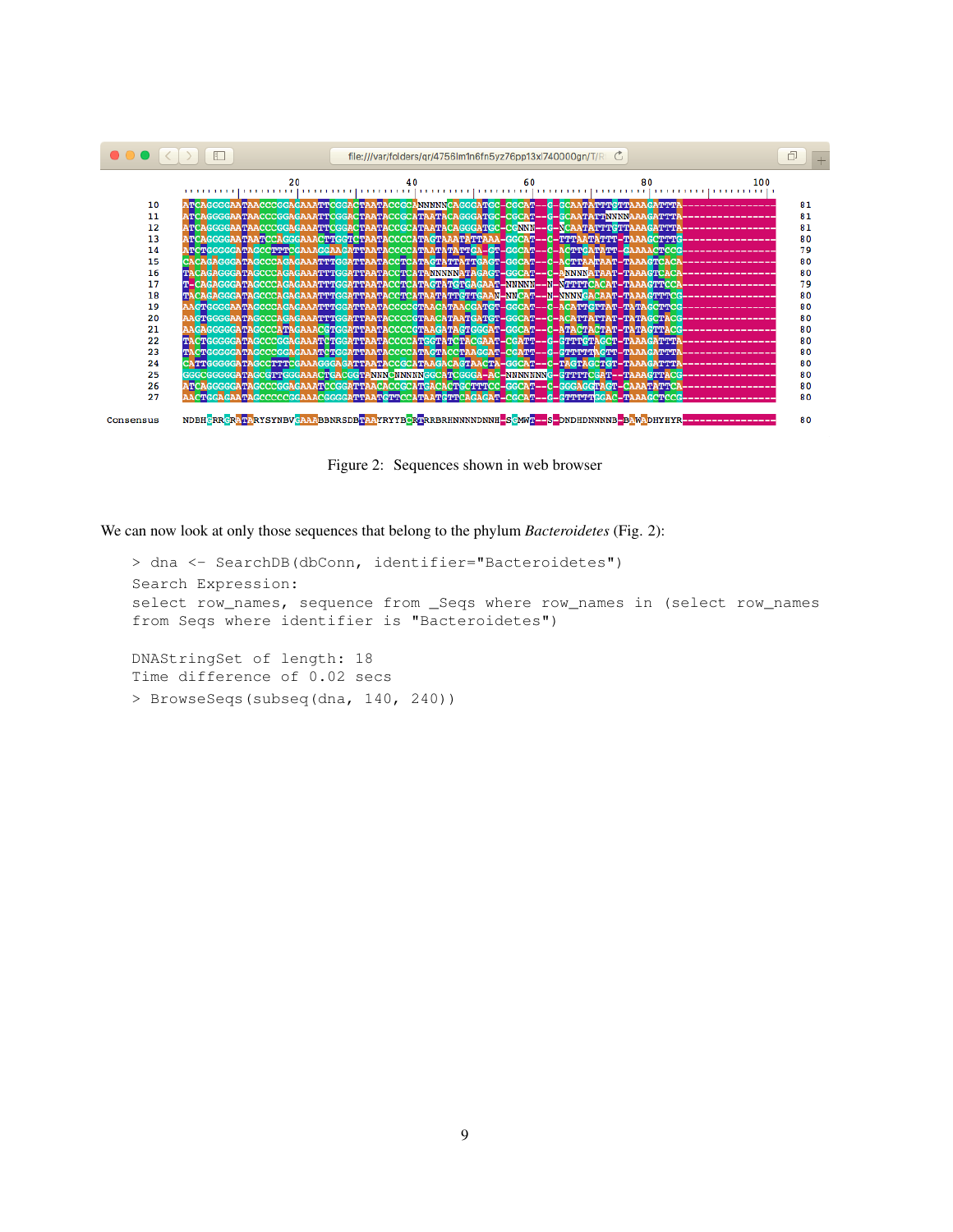Let's construct a phylogenetic tree from the *Bacteroidetes* sequences (Fig. 3):

```
> d <- DistanceMatrix(dna, correction="Jukes-Cantor", verbose=FALSE)
> c <- TreeLine(myDistMatrix=d, method="NJ", cutoff=0.05, showPlot=TRUE, verbose=FALSE)
```


Figure 3: Neighbor-joining tree showing the relationships between sequences.